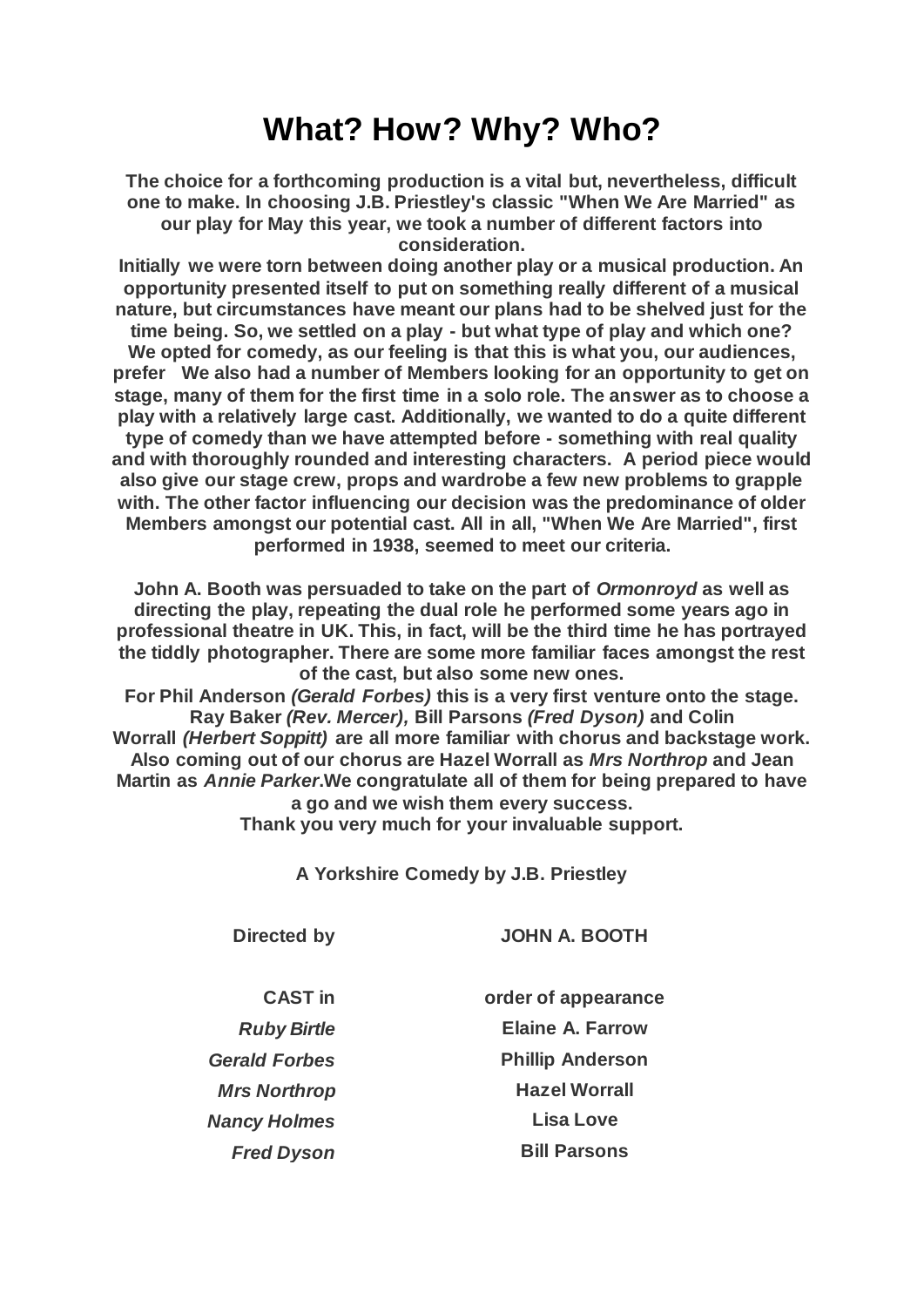*Henry Ormonroyd* **John A. Booth** *Alderman Joseph Helliwell* **Graham B. Chadwick** *Maria Helliwell* **Candida Wright Councillor Albert Parker Rick Rosewell Herbert Soppitt Colin Worrall** *Clara Soppitt* **Margaret Cordery** *Annie Parker* **Jean Martin** *Lottie Grady* **Linda Chadwick Rev. Clement Mercer Ray Baker** *Stage Manager* **Bill Parsons** *Assistant Stage Manager* **Terry Farrow** *Set Construction* **Mick Banks, Roy Martin, Terry Farrow Set Decoration Brian Denton** *Properties* **John Miller, Lynne Parsons** *Prompter* **Ann Hosking** *Wardrobe Mistress* **Elaine A. Farrow** *Wardrobe Assistants* **Jenny Roberts, Vicki Banks, Hazel Worrall, June A. Booth Sound Control Brian Hight** *Lighting Control* **Raymond Davis Front of House Manager June A. Booth Catering Manager Norman Hall** *Box Office Ticket Sales* **Pat Betts, Jeanne Maskell** *Programme* **Graham B. Chadwick** *Programme Advertising*  **Alan Brett, Richard McEnery, Pete Hosking, Graham**  *Sales* **B. Chadwick** *Advertising, Press & PR* **Alan Brett, Pamela Dawson Tasker** *Theatre Cleaning Supervisor* **Sue Dearson** *Front of House Staff* **Olive Baker, Jean Barber, Shirley Barratt, Ben Bloch,Sylvia Hight, Pete Hosking, Sylvia Kent, Terry Kent, Angela McAdam, Richard McEnery, Sylvia McEnery, David Orchard, Gill Orchard, Ann Rosewell, Debbie Rowbotham, Pamela Simon, Vicente Simon, Viveca Ulf-Hansen**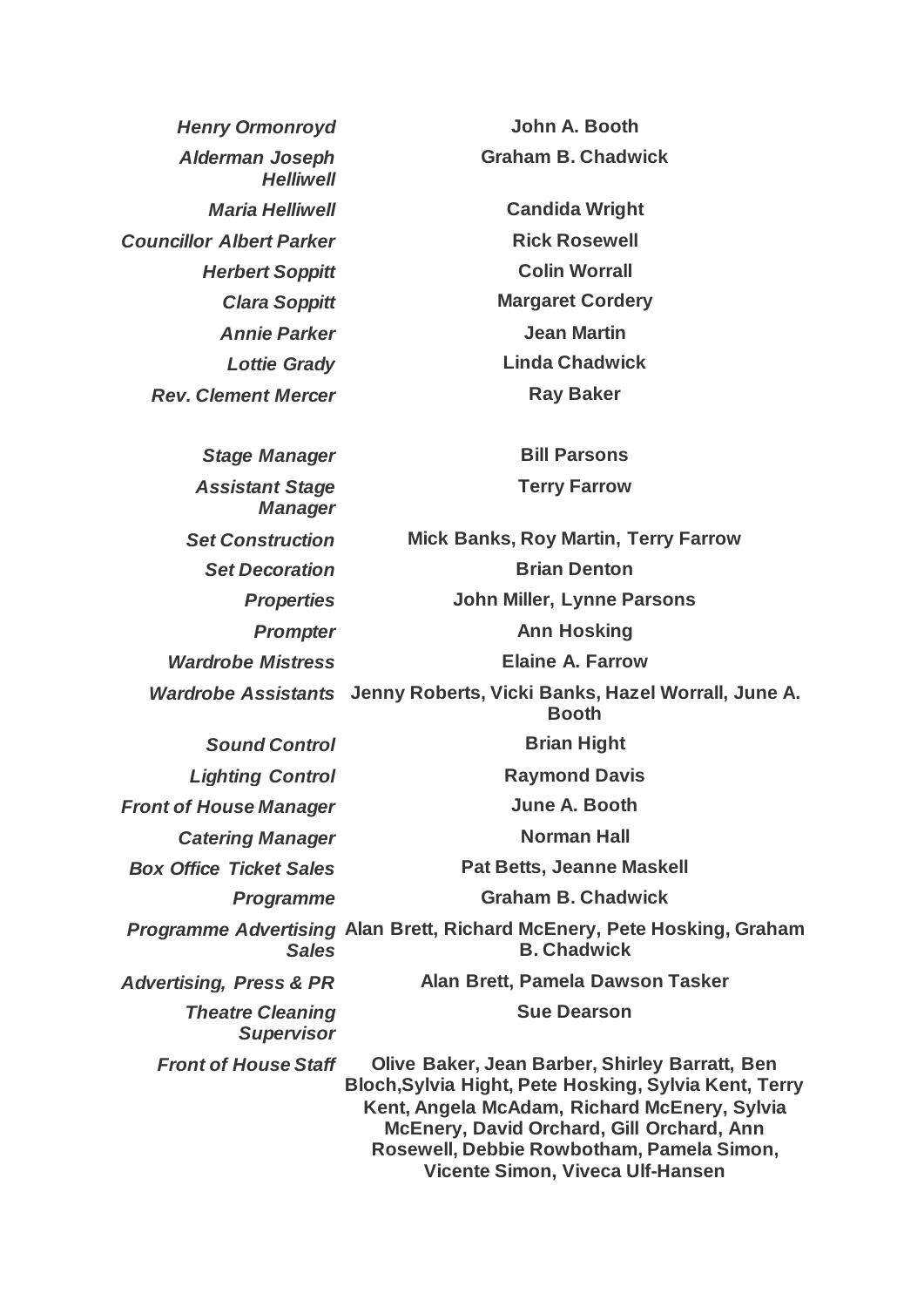

**Candida Wright (Maria)**

*The Helliwells*

**Graham B. Chadwick (Joe)**





**Rick Rosewell (Albert)**

*The Parkers*

**Jean Martin (Annie)**





**Margaret Cordery (Clara)**

*The Soppitts*



**Phil Anderson (Gerald Forbes)**

*The Youngsters*

**Lisa Love (Nancy Holmes)**





**Elaine A. Farrow (Ruby Birtle)**

*The Staff*

**Hazel Worrall (Mrs Northrop)**



**John A. Booth (Henry Ormonroyd)**

*"Yorkshire Argus"*